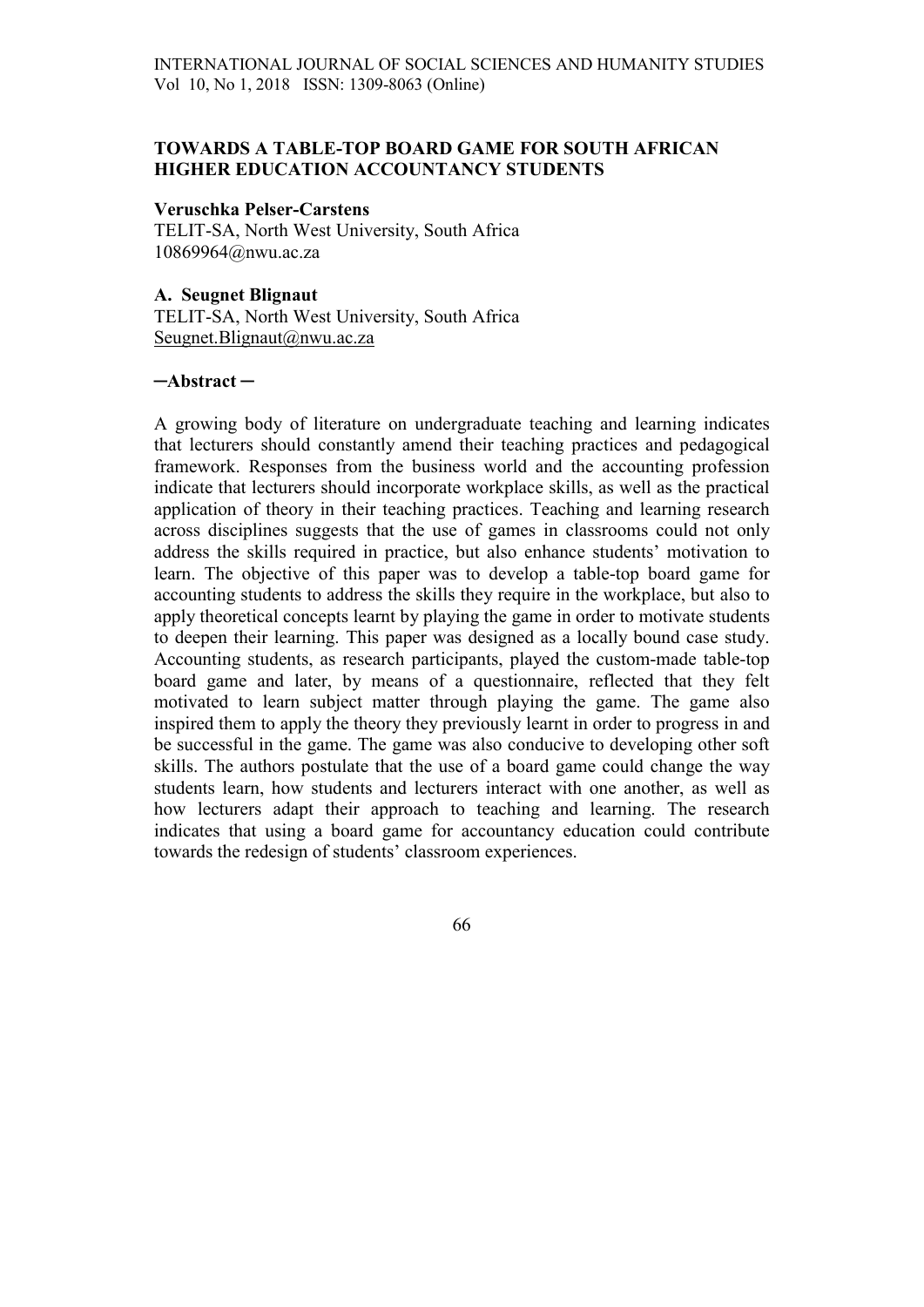Key Words: Accountancy education, Teaching and Learning, Games for learning, Skills, Motivation JEL Classification: A19, I29, M49

## 1. INTRODUCTION

Using games for learning is not new. Numerous studies support and promote the use and effectiveness of games for teaching and learning across a wide range of learning areas (Feinstein, 2001; Wolfe & Crookall, 1998; Keys & Biggs, 1988). When using games for learning, many authors are of the opinion that games could address some of the limitations experienced during traditional teaching and learning practice. Employing games in classrooms could therefore form part of lecturers' palette of teaching methodologies. Also, previous research has identified the necessity of games for learning while developing cognitive and affective learning, facilitating interactivity, promoting collaboration, and establishing peer and active learning (Ruben, 1999) as well as students' ability to participate in complex social practices, learn new knowledge, and perform in novel and changing situations (Squire & Jenkins, 2003).

Academics have considerable influence in setting their curriculum and subject structures, curriculum design, selection of texts and learning material, and implementing of teaching methods, which also include the assessment and evaluation of students' work (Boyce, 2004). The use of games in classrooms could support an array of skills development aspects, like strategic thinking, planning, communication, application of numbers, negotiation, group decisionmaking and data-handling (Kirriemuir & McFarlane, 2004). Within the accountancy education environment, this denotes that students could be given opportunities to develop the skills they require in the workplace, e.g. to clearly articulate different perspectives, views, ideas, and concepts. By using games in classrooms, students could develop personal and collective positions on issues, and to discover possibilities for activating such positions through praxis.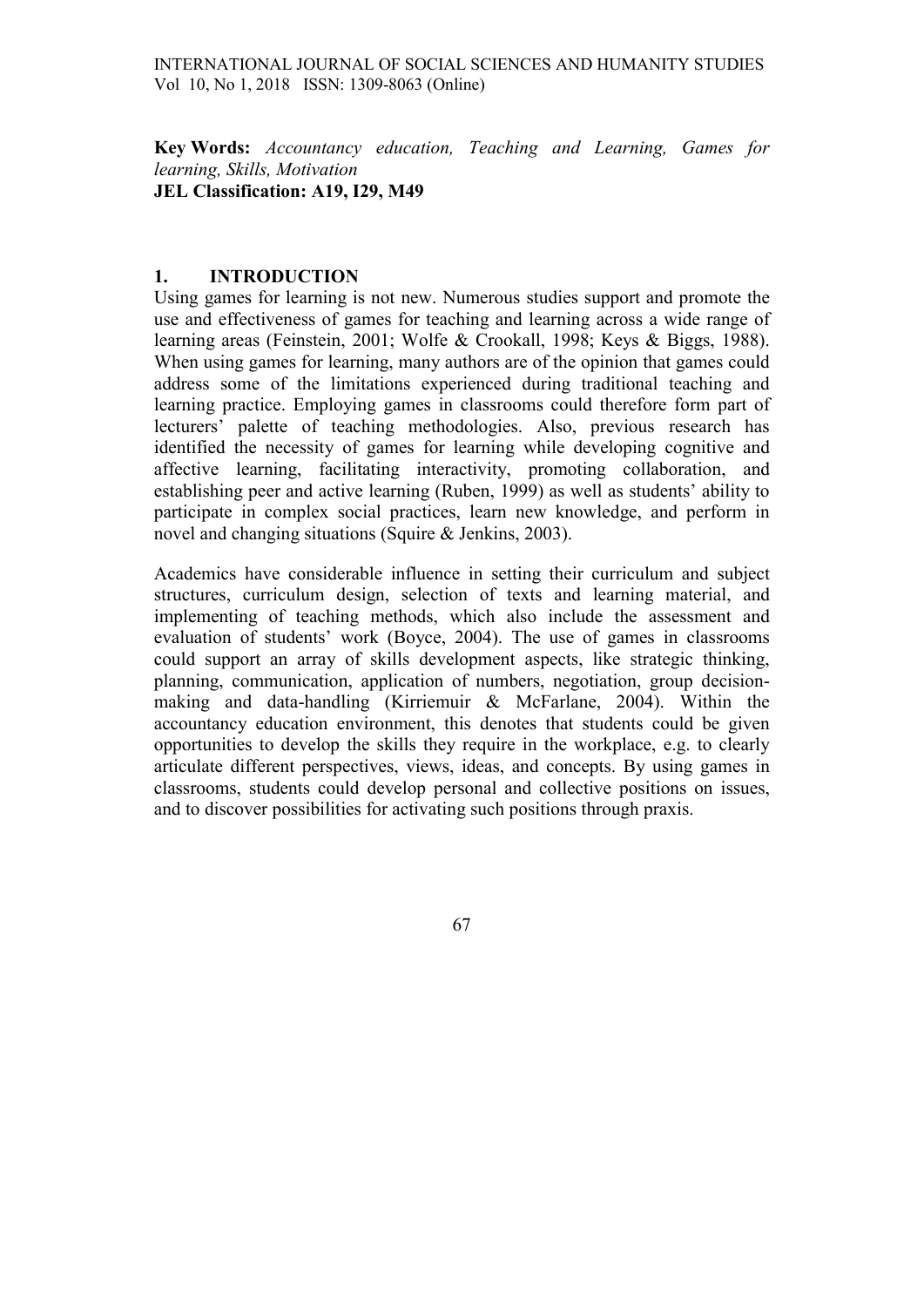# 2. LITERATURE REVIEW

## 2.1 Call for change in accountancy education

Current business environments demand certain skillsets from new accountants entering the workplace (Stumke, 2015). Important elements of an accountant's skillset are the ability to analyse, innovatively solve problems, communicate effectively and relate to clients (Howieson, 2003). Therefore, accountancy lecturers should pre-empt a shift in the perceived skills accountants should encompass and thenceforward design and develop courses and teaching methods which are interdisciplinary and analytical in their orientation. Accountancy lecturers should think creatively in order to uncover practical solutions for the challenges they encounter, while grappling with issues of relevancy of accountancy education (Fouché, 2006).

Tucker and Lowe (2014) allude to the increased criticism from accounting professionals in the workplace and point out that the teaching methods of accountancy lecturers are often not aligned to the needs of the profession or the skillsets new accountants require in the workplace. Albrecht and Sack (2000) indicate that responses from the business world and the accounting profession make reference to students' deficient knowledge of the practical application of theory. Therefore, accountancy lecturers' teaching methods should be augmented to include both practical application of theoretical concepts and the development of the essential students skills aimed at the workplace (Fouché, 2013; Fouché & Visser, 2008). The world of contemporary business places a premium on knowledge as a source of competitive advantage; creating a need for accountancy lecturers to develop methods which could interlink business needs with university-taught theory, necessitating creative interaction between workplace and theoretical issues (Starkey & Madan, 2001).

# 2.2 Linking gameplay to lecturers' palette of teaching methodologies

Creative thinking regarding accountancy education, students' interest in the theory and their motivation to learn, should be paramount in creating a stimulating learning environment. Fouché is of the opinion that it is essential to develop augmented methodologies for accountancy education which will address the shortcomings and criticisms the world of business puts forward in a practical manner, directly speaking to classroom-based methods of teaching and learning.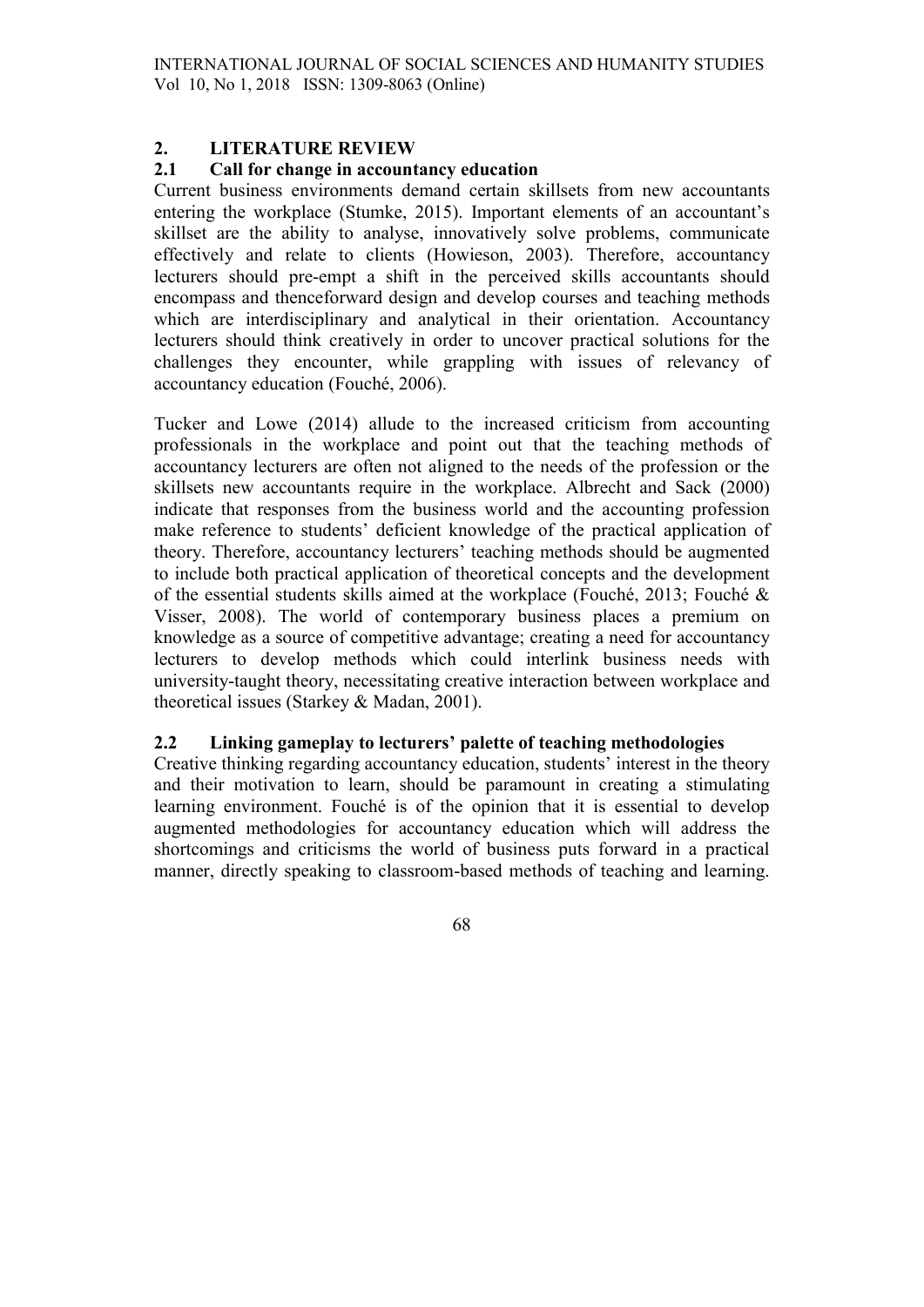(Fouché, 2013; Fouché, 2006). Fouché advocates games for learning as a means to address the identified skills as well as the practical application of theory, in order to create a stimulating learning environment to motivate students to study.

Games are highlighted as one of the more recent developments in teaching and learning (Johnson, Adams Becker, Estrada, & Freeman, 2015; Stirling, 2013). Games are hailed as one of the fundamental ways in which students learn and develop inductive reasoning skills (Johnson et al., 2015). The benefits of participating in informal activities, such as games, extend beyond the development of reasoning abilities (Gerber, Cavallo, & Marek, 2001). Despite these gains, many lecturers do not appreciate the benefits games afford to learning. Play has entertainment value. When combined with learning, it could transform learning experiences into memorable acquisitions of knowledge and skills (Trecher, 2011). When designed well, a game for learning contributes towards the ability of its professional audience to connect to the content, transfer the appropriate skills and knowledge effectively, and contribute towards appropriate value systems in line with the context (Gee, 2005). The Higher Education Edition of the New Media Consortium's 2015 Horizon Report (Johnson et al., 2015) stipulates that games are one of the primary ways that students learn in and outside classrooms. The report also draws attention to the increasing number of universities, such as Stanford and MIT, which are increasingly leaning towards the use of games for learning, due to their perceived beneficial value. These institutions are convinced that when lecturers integrate games for learning into the curriculum, they create real-world activities for students to learn from (Johnson et al., 2015). Games create a non-threatening, playful environment, and they provide engagement between students and lecturers that reinforce social and academic relationships. They also create opportunities for students to apply their knowledge and skills to specific learning outcomes. Gerber et al. (2001) reveal that an enriched informal learning environment, coupled with inquiry-based teaching procedures in the formal classroom environments, provide students with opportunities for direct experiences, cognitive conflicts and social interactions while they develop their scientific reasoning abilities. Games for learning not only allow students to engage with visual metaphors, but also interact with problem-solving in a social learning context.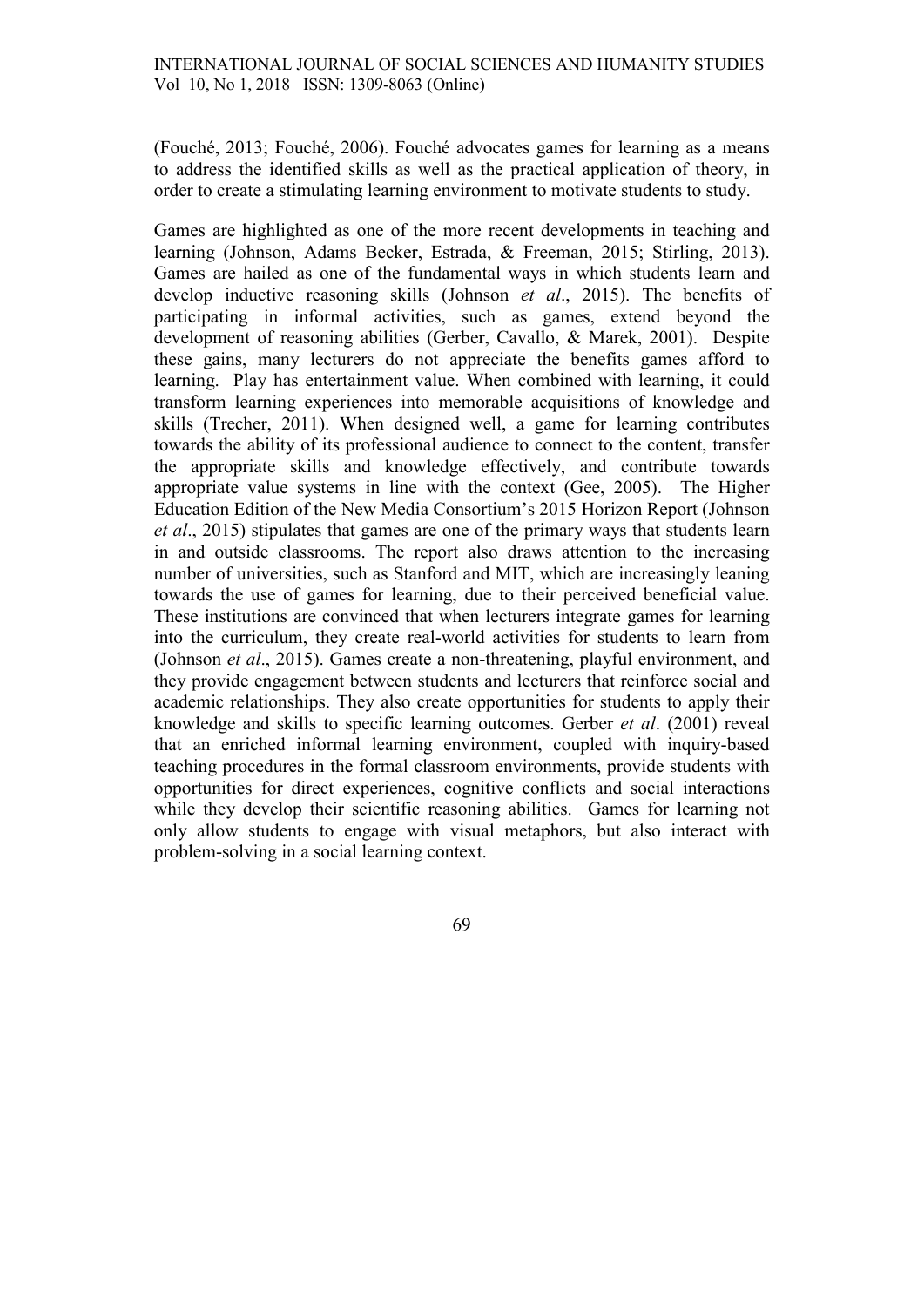A primary aim of teaching and learning is to create opportunities for students to process and internalise content and solve real-life problems (Onuebunwa, 2011). Games for learning do not merely provide opportunities for entertainment, they are also tools for learning as they encompass essential learning elements (Oblinger, 2004). Students benefit from games for learning when they are used (i) for demonstrations during lectures; (ii) across more than one contact session as a central learning activity when learning outcomes scaffold one on another; (iii) as homework assignments where they compel students to engage with challenges; (iv) in informal assessments and formal evaluations; (v) as part of a palette of teaching and learning media; (vi) to provide elements of urgency, complexity, learning by trial-and-error and competition to learning; (vii) to support active learning; (viii) as support for experiential and problem-based learning; (ix) to foster understanding of information to the learning context; (x) to invent learnercentred approaches which provide context-related immediate feedback from peers; and (xi) to motivate students to deeply engage with materials (Squire & Jenkins, 2003).

Gameplay contributes to students' motivation to learn. Games for learning inspire them to seek information to progress in and conquer the game. Successful gameplay also contributes to recognition and respect from their peers and it also fuels peer participation (Oblinger, 2004). Students own their learning while they participate in social gameplay; they also develop professional social skills when they acknowledge one another's skills and potential. These aspects serve as intrinsic motivation, which more effective than extrinsic motivation from good grades the lecturer bestows on them (Herz, 2002).

Authors (Oblinger, 2004; Squire & Jenkins, 2003; Herz, 2002) indicate that games for learning connect traditional teaching methods with augmented learning as required by the world of work. Prensky (2002) recommends that lecturers should think about their teaching methodologies from a gameplay point of view as "there is no end to the ways one can inject more gameplay—active engagement at every second—into traditional education." Additionally, he suggests that the narrative component of gameplay is significant in students' learning of how to play the game, as well as in their engaging with the learning content.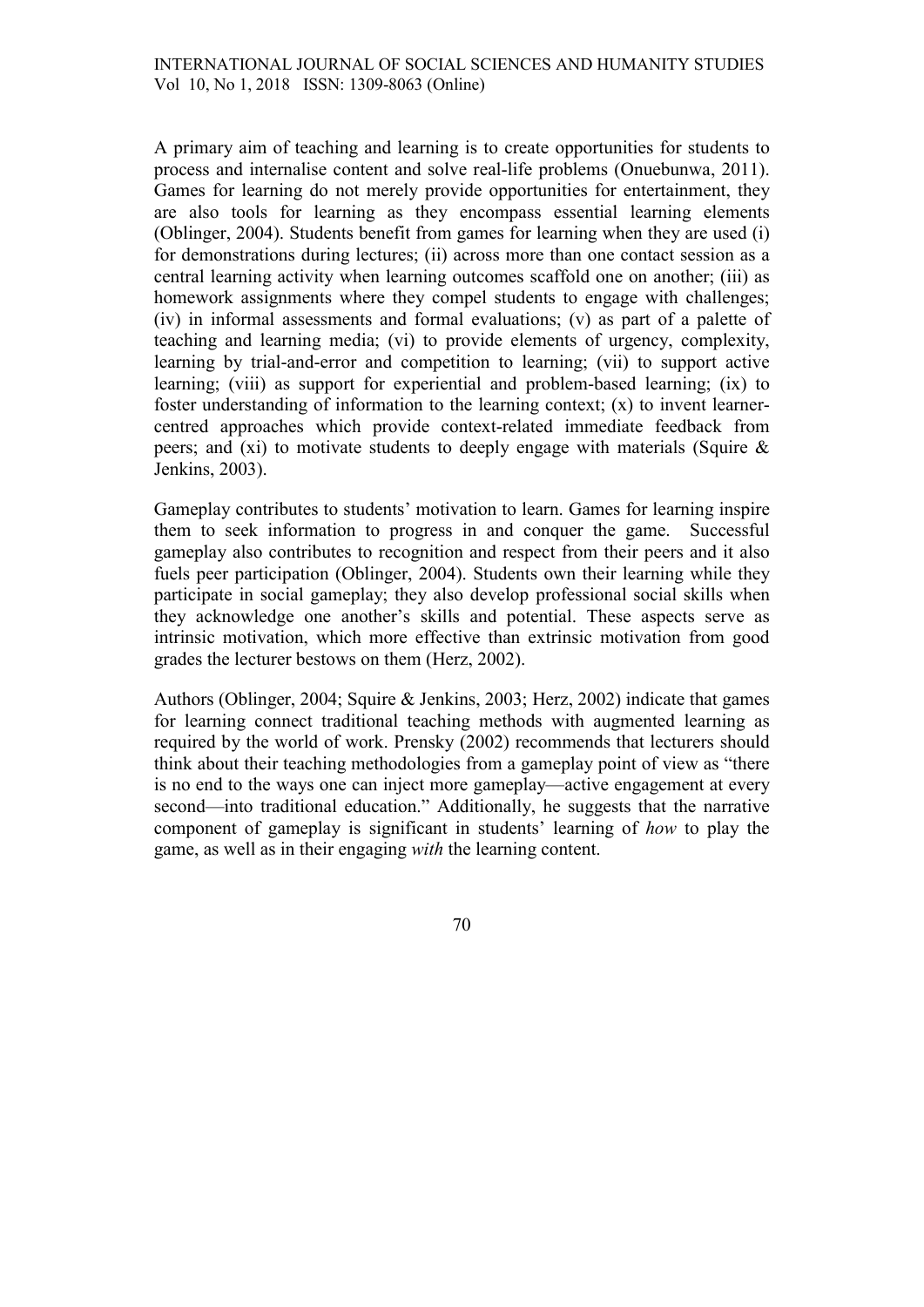# 2.3 Linking gameplay to skill development

Due to continuous changes to the business world, accountants are required to attain more than just regurgitated knowledge Fouché (2013). He argues that the top ten skills required to advance in the workplace relate to: (i) seeing the bigger picture, (ii) making decisions, (iii) providing leadership, (iv) solving problems, (v) taking initiative, (vi) planning and managing strategies and projects, (vii) leading effectively, (viii) striving to add value, (ix) interacting with diverse people and cultures, and (x) motivating others. Dewey (1916) contends that "education is not an affair of telling and being told, but an active constructive process." Games for learning, when used as a teaching and learning experience, offer opportunities for students to learn by doing and to become engaged in authentic learning experiences in a professional social context.

# 3. PROBLEM STATEMENT

Classroom-based learning requires a lecturer, students and content, irrespective of the learning environment, which includes atmosphere and institution (Richardson, 1997). The interaction between lecturers and students primarily takes place where the lecturer conveys the content and the students study the content (Zhang, Zhao, Zhou, & Nunamaker Jr, 2004). There is, however, also a non-content based relationship, which includes expectations, perceptions and motivation, between the lecturer and the student; which influences the teaching and learning process. The interaction between lecturers and students via the content (curriculum, course, and programme) takes place by means of methodology, which includes teaching strategies, practices and assessment (Fouché, 2006). In spite of this knowledge, it seems that a teaching method for accountancy education that addresses skills, application of theory and motivation of students (Fouché, 2013; Boyce, 1999) as the business world requires, still needs to be developed. Accounting science lecturers at a traditional rural university designed a table-top board game, as part of their teaching methodologies, to simultaneously address the needs of the world of work and students alike.

## 4. RESEARCH DESIGN AND METHODOLOGY

Tang and Hanneghan (2014) suggest that the design of a game should take place in phases. This paper reports on the pilot study of a table-top game design. Content modules for the pilot study included the learning outcomes for Tax and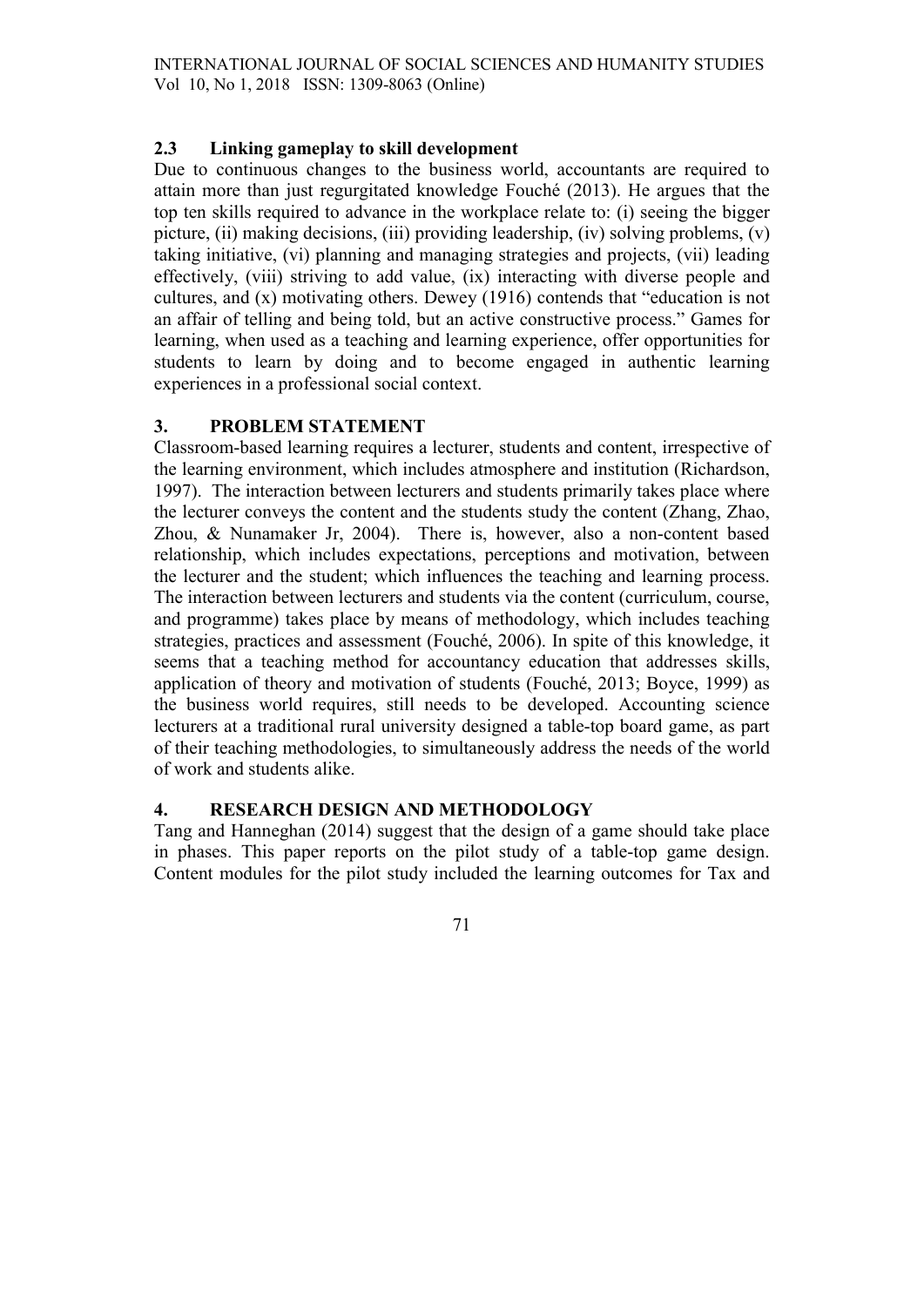Law. The game comprised a board, question cards, avatars, money, dice, and a set of rules. A minimum of two and a maximum of eight students could play simultaneously. Four copies of the board game were employed during the testing of the prototype table-top game. Further development of the game will incorporate data and feedback received from pilot evaluation.

The local bounded case study aimed to determine:

- if the use of a table-top board game could address skills for the workplace
- if students could apply theoretical knowledge during gameplay
- students' and lecturers' attitudes towards a board game for learning.

The empirical research encompassed the identification of learning activities, learning objectives, game design, game components and evaluation of the board game. The pilot study evaluated the prototype against the learning objectives. Tang and Hanneghan (2014) suggest that it is best to perform a pilot study where participants play-test the prototype game as part of an extended game evaluation. After completion of all phases, the game could be tested for final release. Data were collected from students who participated in the pilot study. The researchers followed non-probability convenience and judgement sampling strategies (Table 1). Students completed a questionnaire after they played the game. The use of limited sample sizes to evaluate the use of games for learning during pilot studies are well documented in the literature. Atherton, Zhuang, Bart, Hu, and He (2003) describe their sample size of 7 participants who participated in a pilot study of a board game; Jannink et al. (2008) selected twelve participants for their pilot study on the value of a board game for learning; and (Fukuyama & Morita, 2013) used twenty students in a Japanese pilot test on a board game. Our employment of 27 students in this pilot evaluation therefor relates to similar sample sizes of other international studies (Table 1). However, due to the limited data which were collected, the researchers conducted a preference study on the use of the table-top board game instead of an experimental study.

A diverse gamut of students participated in the pilot study. White, Black Indian, male and female-students from diverse cultures typically do not participate with case studies of limited scope. However, in this case, this diversity directly links to the skill requirement of interaction required from the world of work (Tucker & Lowe, 2014). Data were obtained from 27 participants who completed the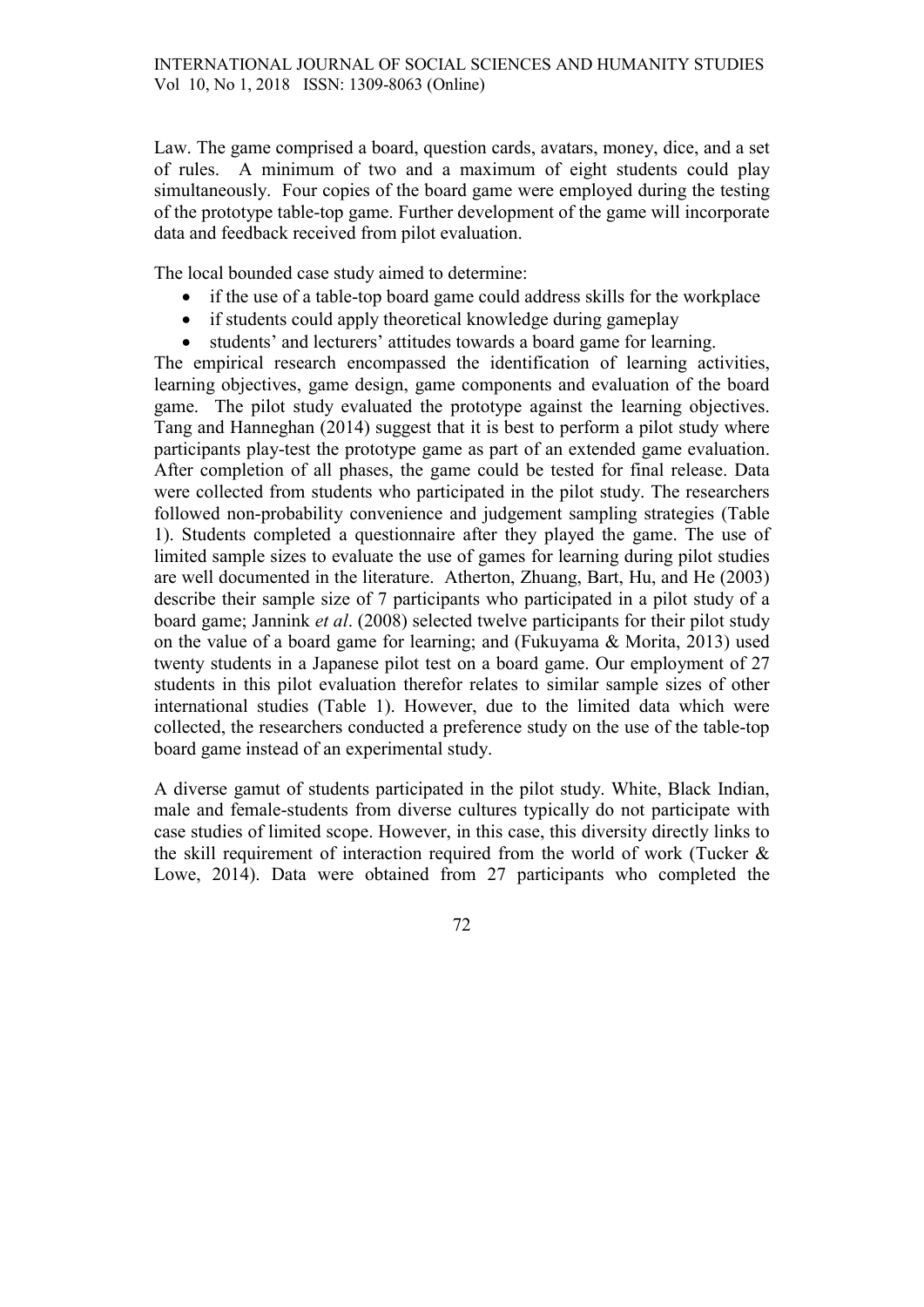#### INTERNATIONAL JOURNAL OF SOCIAL SCIENCES AND HUMANITY STUDIES Vol 10, No 1, 2018 ISSN: 1309-8063 (Online)

questionnaire. The questions were explained to the students who participated voluntarily and anonymously. Not all students who played the game completed the questionnaire (Table 1). Due to anonymous participation, the researchers could not request additional individuals to complete the questionnaires to increase the sample size. Moreover, no incentives were given for participation in the study, aligning the process with Ethics Clearance conditions.

| Participant<br>groups(G) | <b>Description</b>               | Participants who<br>played the game | Participants who<br>answered the<br>questionnaire |
|--------------------------|----------------------------------|-------------------------------------|---------------------------------------------------|
| G1                       | Honours students (year level 4)  | 40                                  | 10                                                |
| G <sub>2</sub>           | Undergraduates (year level 2)    | 15                                  |                                                   |
| G <sub>3</sub>           | Lecturers in accounting sciences |                                     |                                                   |
|                          |                                  | 55 students                         | 19 students                                       |
|                          |                                  | 8 lecturers                         | 8 lecturers                                       |
|                          | <b>Total</b>                     |                                     |                                                   |

#### Table 1: Participant Characteristics

Fouché (2006, p. 159) permitted the use of the standardized questionnaire he developed during the *Commercium*<sup>TM</sup> project—a board game developed to meet the teaching and learning environment needs of first-year accounting students. The questionnaire was adapted for the pilot study according to the objectives of the study. It comprised five sections: (i) biographical information; (ii) evaluation of required skills; (iii) evaluation of subject content; (iv) evaluation of the teaching methodology; and (v) evaluation of the effect of the game on the students' attitude towards playing the game in a teaching and learning environment. The questionnaire encompassed Likert and Semantic differential scales, which required the participants to select alternatives which were most applicable to them. The participants completed the questionnaire on a multiplechoice answer sheet. Their responses were electronically captured and statistically analysed with SPSS v20 (SPSS Inc, 2012).

## 5. RESULTS AND DISCUSSION

## 5.1 Application of knowledge

Table 2 indicates students' application of knowledge according to Likert scale averages (modes 1 to 5) where 1 is "strongly disagree" and 5 is "strongly agree.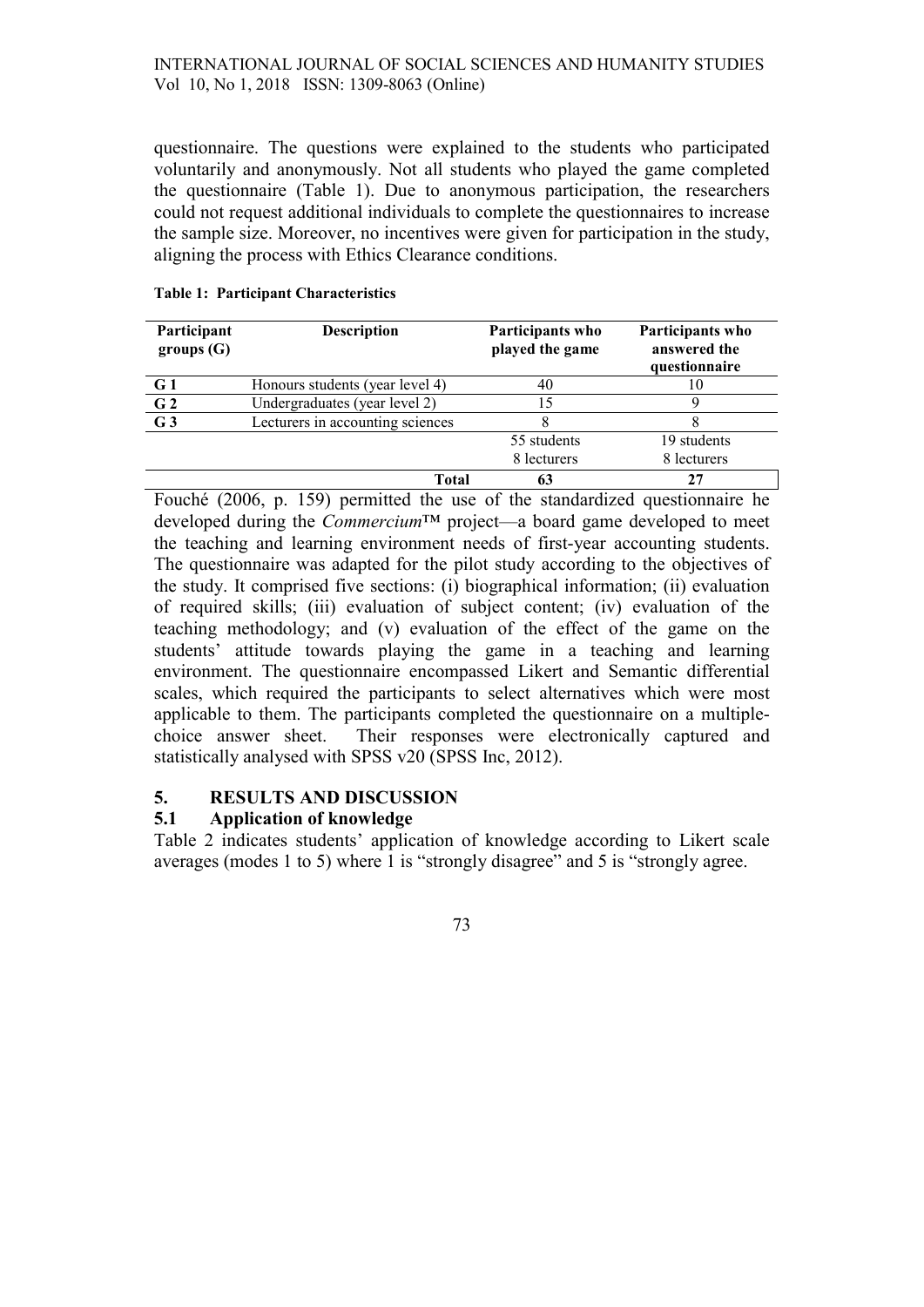|    | <b>Questions C19-C22</b>                               | <b>Agree Mode 4</b> | Avg $\%$ |
|----|--------------------------------------------------------|---------------------|----------|
|    | <b>Basic law concepts and principles</b>               |                     |          |
| 19 | Law context and the role (purpose) of the Law subjects | 4.250               | 89       |
| 20 | Conceptual framework and Law concepts                  | 4.200               | 84       |
|    | Basic tax concepts and principals                      |                     |          |
| 21 | Law context and the role (purpose) of the Tax subjects | 4.500               | 90       |
| 22 | Conceptual framework and Tax concepts                  | 4.450               | 89       |
|    | Average                                                | 4.350               | -87      |

#### Table 2: Subject Knowledge of Students in Tax and Law Courses

 $1 =$  strongly disagree;  $5 =$  strongly agree

The students responded positively at a mode of between 4.200 and 4.500, and at an average rate of 87%. They indicated that they were able to apply their knowledge in the place of work and that they grasped the link between theory and practice.

## 5.2 Skills

Tables 3 and 4 indicate the students' perceptions of their technical and soft skills and feedback related to their skill according to Likert scale averages (modes 1 to 5) where 1 was "strongly disagree" and 5 was "strongly agree." These tables indicate a positive response above eighty per cent which also indicates that the game contributes towards skills development and a positive learning environment.

#### Table 3: Student's Perceptions of their Technical and Soft Skills

| <b>Questions B1-B18</b> |                                      | <b>Neutral Mode 3</b> | <b>Agree Mode 4</b> | Avg $%$ |  |
|-------------------------|--------------------------------------|-----------------------|---------------------|---------|--|
| <b>B1</b>               | <b>Technical skills</b>              |                       |                     |         |  |
| <b>B</b> 9              | Critical problem solving             | 3.850                 |                     | 77      |  |
| <b>B10</b>              | Oral and written communication       |                       | 4.200               | 84      |  |
| <b>B11</b>              | <b>Effective</b> learning            |                       | 4.000               | 80      |  |
| <b>B12</b>              | Technical competencies               |                       | 4.100               | 82      |  |
| <b>B13</b>              | Analytical ability/logical argument  | 3.700                 |                     | 74      |  |
| <b>B14</b>              | Link between modules                 |                       | 4.400               | 88      |  |
| B <sub>2</sub>          | Soft skills                          |                       |                     |         |  |
| <b>B15</b>              | Group work and effective functioning | 3.800                 |                     | 76      |  |
| <b>B16</b>              | Motivation and self-management       |                       | 4.300               | 86      |  |
| <b>B17</b>              | Interpersonal communication          |                       | 4.350               | 87      |  |
| <b>B18</b>              | Problem solving/case studies         |                       | 4.200               | 84      |  |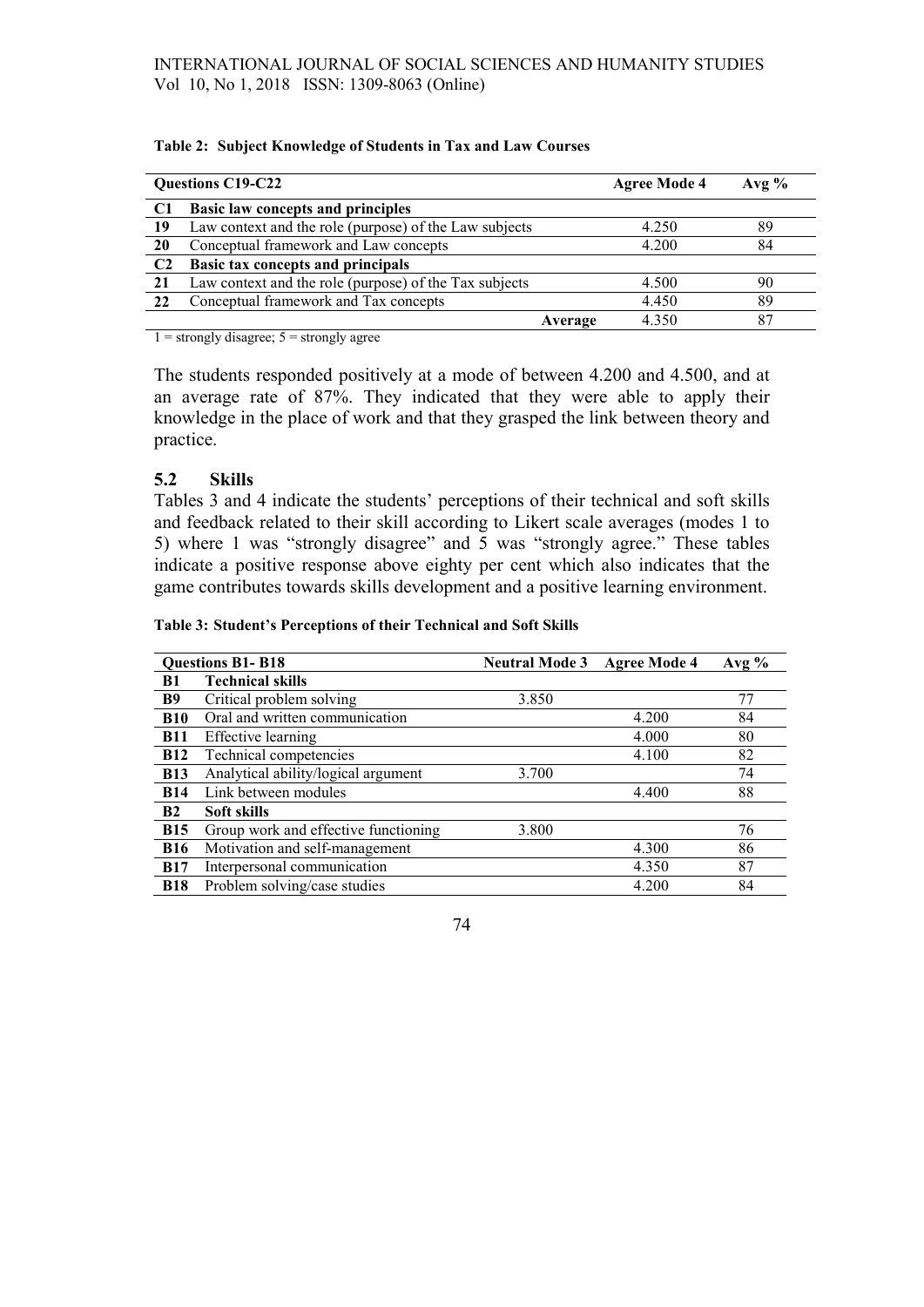|  |  | verage<br>4<br>1111 | 01.0 |
|--|--|---------------------|------|
|  |  |                     |      |

 $1 =$  strongly disagree;  $5 =$  strongly agree

#### Table 4: Students' Participation and Feedback Related to Skills

|     | <b>Ouestion E</b>                                                                  | Agree<br>Mode 4 | Avg $\%$ |
|-----|------------------------------------------------------------------------------------|-----------------|----------|
| E47 | Playing the game was an effective learning experience                              | 4.350           | 87       |
| E49 | I enjoyed the social aspect of playing the game                                    | 4.750           | 95       |
| E50 | I took playing the game seriously                                                  | 4.150           | 83       |
| E52 | Playing the game demanded insight and application of knowledge                     | 4.300           | 86       |
| E53 | The game increased my insight into the relationship between theory<br>and practise | 4.200           | 84       |
|     | Average                                                                            | 4.350           | 87       |

 $1=$  strongly disagree to  $5 =$  strongly agree

## 5.3 Students' attitude

The results indicate that the students' attitudes towards the game were positive and they enjoyed playing the game. The mode in Table 5 differs from previous tables with a scale of 1 to 7 with 1 as "extremely positive" and 7 as "extremely negative."

#### Table 5: Students' Attitude towards Playing the Game

|    | <b>Description</b>        | Mode G 1      | Mode G 2 | Avg $%$ |
|----|---------------------------|---------------|----------|---------|
| 58 | Likeable/Unlikeable       |               |          | 1.578   |
| 59 | Good/bad                  |               |          | 1.842   |
| 60 | Happy/Unhappy             |               |          | 1.736   |
| 61 | Comfortable/Uncomfortable |               |          | 2.263   |
| 62 | Calm/Tense                |               | $1 - 3$  | 3.052   |
| 63 | Full/Empty                | $\mathcal{D}$ |          | 2.736   |
| 64 | Natural/Artificial        |               |          | 2.105   |
| 65 | Exciting/Dull             |               |          | 1.526   |
| 66 | Fresh/Suffocating         |               |          | 1.789   |
| 67 | Pleasant/Unpleasant       |               |          | 1.526   |

 $1 =$  extremely positive;  $7 =$  extremely negative

Table 5 indicates that the students' (G1 as honours students; G2 undergraduate students) attitudes towards the game were overwhelmingly positive. They indicated that playing the game was pleasant, exciting and likeable. The negative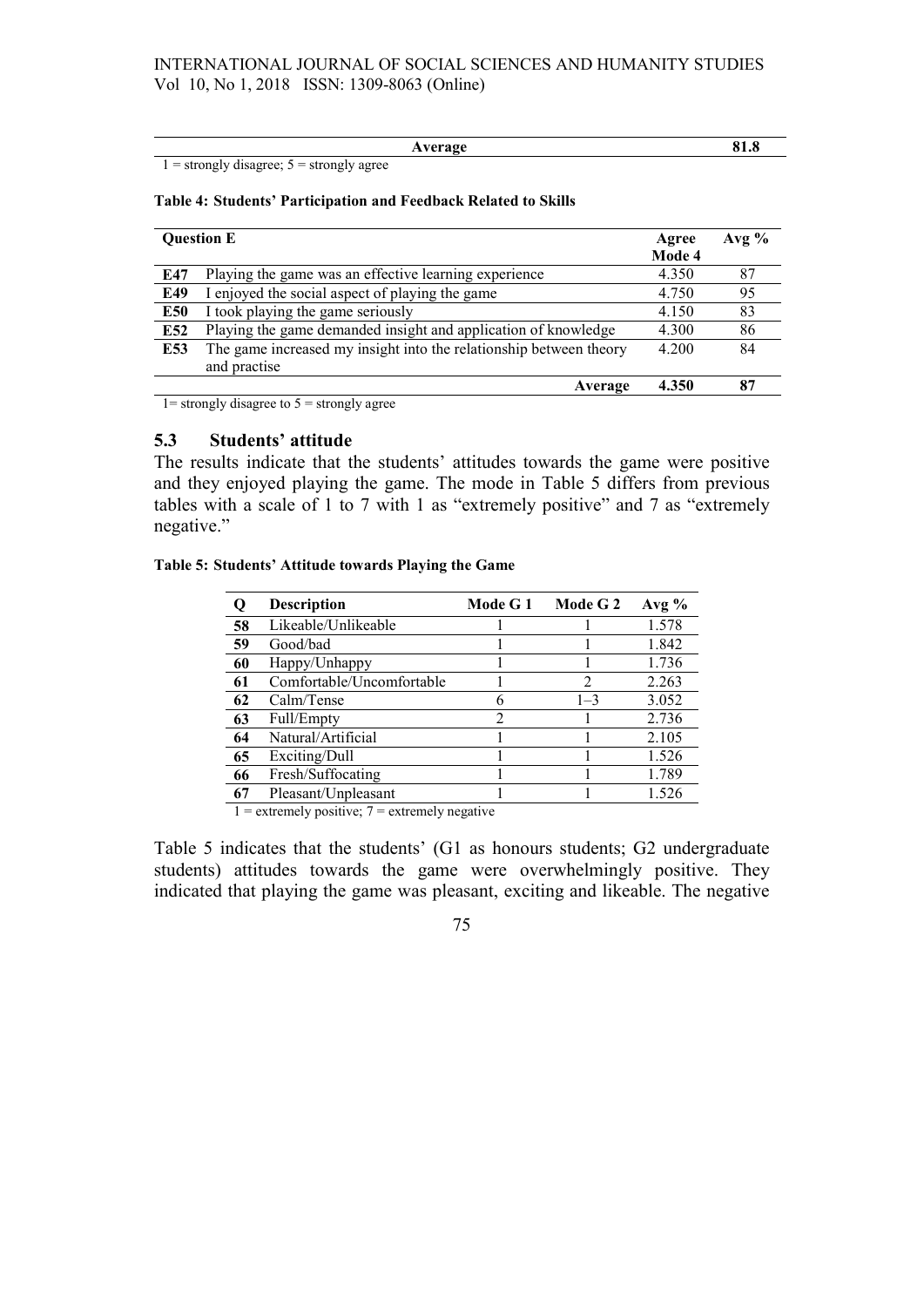attitudes detected related to students' perceptions that they felt tense, empty and uncomfortable. These negative attitudes could be contributed to experiences of the group work element. In general, the students experienced a positive attitude towards playing the game because of the excitement of playing the game, as well as the way the game simulated the business environment and linked theory to practice.

# 5.4 Lecturers' attitude

The lecturers' attitudes (Group 3) towards the game are indicated in Table 6. They were asked to participate in the study as they would employ the final game in their teaching and learning. The lecturers' attitudes towards the game were positive and they liked playing the game. The response mode is indicated as 1 to 7 with 1 as "extremely positive" and 7 as "extremely negative."

| <b>Ouestion</b> | <b>Description</b>        | Mode                          | Avg $%$ |
|-----------------|---------------------------|-------------------------------|---------|
| 38              | Likeable/Unlikeable       |                               | 1.375   |
| 39              | Good/bad                  |                               | 1.375   |
| 40              | Happy/Unhappy             |                               | 1.625   |
| 41              | Comfortable/Uncomfortable |                               | 1.750   |
| 42              | Calm/Tense                |                               | 2.750   |
| 43              | Full/Empty                | $\mathfrak{D}_{\mathfrak{p}}$ | 2.250   |
| 44              | Natural/Artificial        |                               | 2.125   |
| 45              | Exciting/Dull             |                               | 1.250   |
| 46              | Fresh/Suffocating         |                               | 1.125   |
| 47              | Pleasant/Unpleasant       |                               | 1.375   |

Table 6: Lecturers' Attitudes towards Playing the Game

 $1 =$  extremely positive;  $7 =$  extremely negative

Although the lecturers mostly felt tense while they played the game, their overall experience was positive. Their negative responses (indicated as a 6) could be interpreted as that they were hesitant to give wrong answers to the questions on the playing cards while playing the game. Games for learning were new to them, and they described their experiences as tense, although not unpleasant or suffocating. The lecturers labelled the game as "fresh and exciting."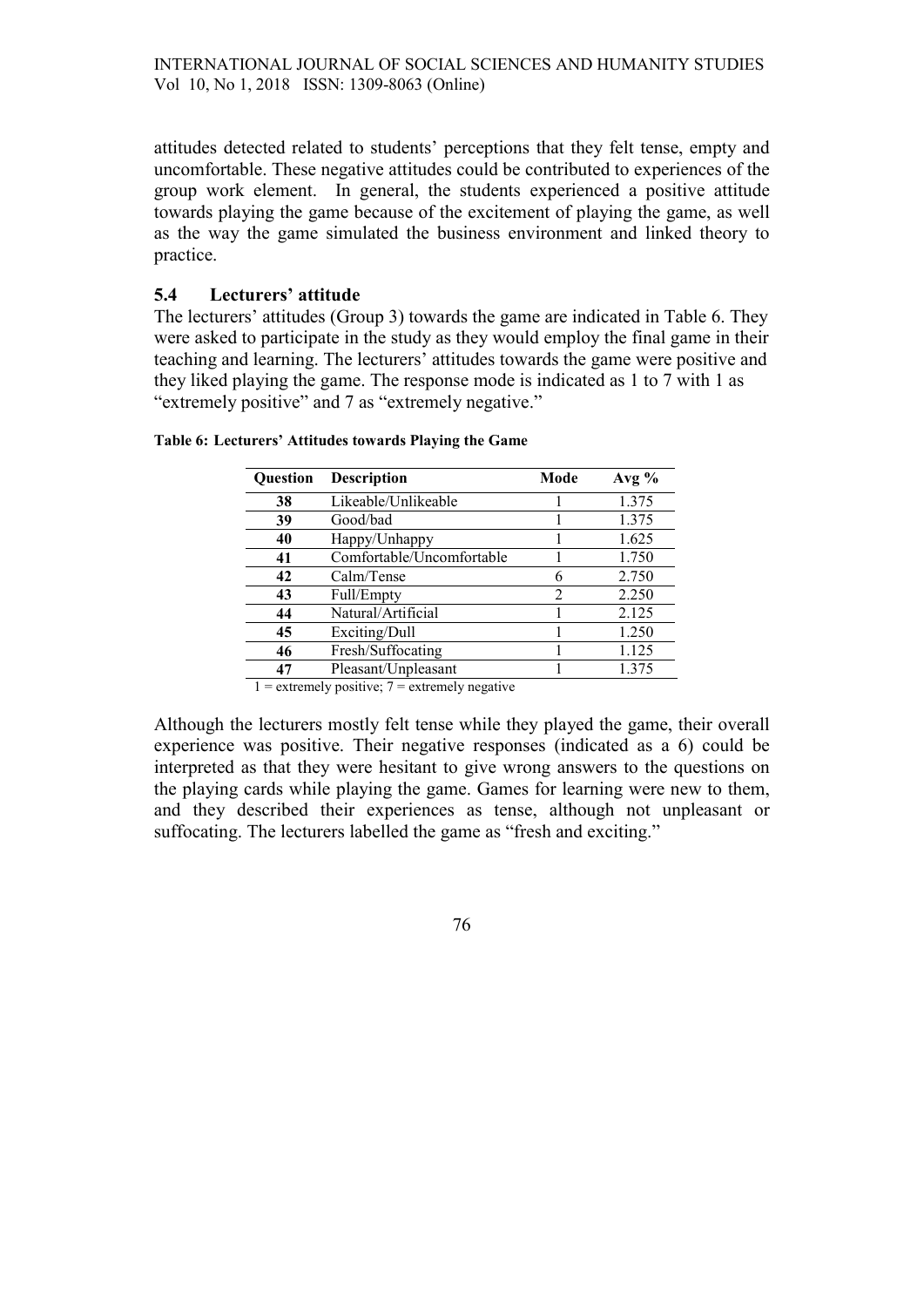## 5.5 Validity and reliability of the research

The internal consistency of the instrument was assessed with a Cronbach Alpha coefficient (Clark & Watson, 1995). The construct validity (indicated as a factor analysis), and the reliability (indicated as a Cronbach-alpha coefficient) of the groups (G) encompassed in pilot study are listed in Table 7.

| <b>Section</b>             | <b>Ouestion</b> | Avg            | Avg            | Avg    | Cronbach a | Mean   |
|----------------------------|-----------------|----------------|----------------|--------|------------|--------|
|                            |                 | G <sub>1</sub> | G <sub>2</sub> | G1 & 2 | G1 & 2     | G1 & 2 |
| <b>B1</b> Technical skills |                 | 4.033          | 4.033          | 4.033  | 0.654      | 0.250  |
| <b>B2</b> Soft skills      |                 | 4.025          | 3.975          | 4.000  | 0.703      | 0.414  |
| C1-4 Subject knowledge     |                 | 4.100          | 4.275          | 4.287  | 0.498      | 0.113  |
| D Teaching method          | 14              | 3.978          | 4.185          | 4.081  | 0.824      | 0.265  |
| E Playing the game         | 14              | 4.135          | 4.328          | 4.231  | 0.839      | 0.281  |

Table 7: Reliability and Construct Validity for Students' Responses

Gliem and Gliem (2003) posit that a Cronbach alpha of 0.8 is a reasonable goal to aim for as a high value may indicate good internal consistency. Cortina (1993) contends that this may not always be the case, as the sample size should also be considered. Pallant (2013) argues that Cronbach alpha values are also sensitive to the number of items in a scale, and with short scales (less than ten items) it is common to find low Cronbach values of 0.5 or less. In cases where the Cronbach alpha is 0.5 or lower, it is appropriate to report the mean inter-item correlation for the items (Table 7).

# 6. CONCLUSIONS AND RECOMMENDATIONS

From the result indicated in the tables, the main reason why the game could be considered as an effective learning tool is that gameplay spurred students' motivation. Students aimed to win in the game or beat other teams. They were extremely competitive as they wanted a turn to play and score points and to win. The results indicated that the table-top board game: (i) created and supported an enhanced teaching and learning environment, as the students genuinely engaged during gameplay; (ii) assisted learning, as the students were of the opinion that the game intensified their competencies and improved their skills; (iii) created an unstructured learning environment which incorporated practical experiences which required more than just knowledge replication; and (iv) provided opportunities to work with and learn from their peers—an aspect which they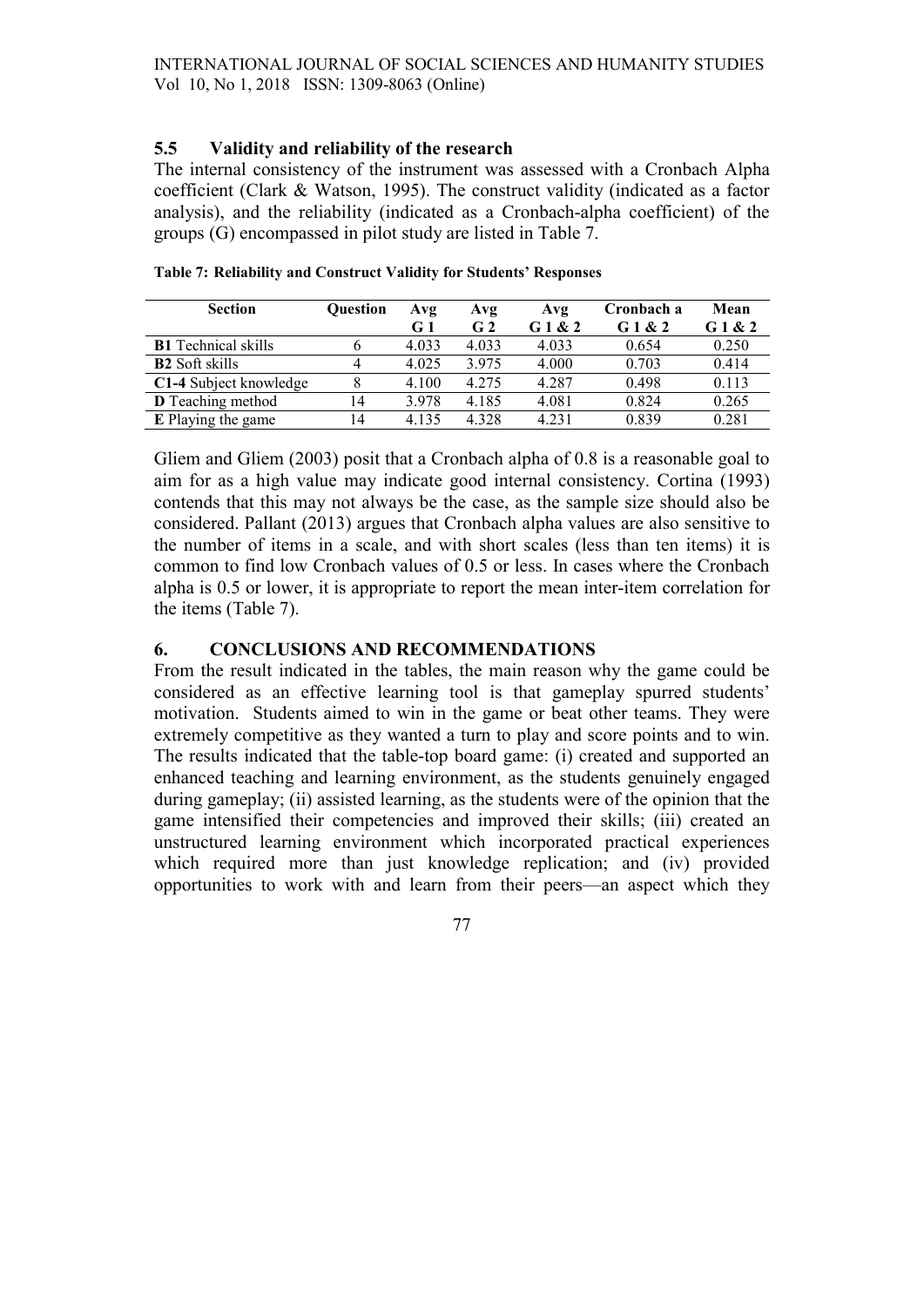enjoyed. Incorporating gameplay in an accountancy classroom fused theory and practice enabled the students to relate to real world scenarios.

The objectives of the pilot study were met and consecutive phases can now commence. The results of this study indicate that using a table-top game for learning in accountancy education could not only contribute towards the redesign of students' classroom experiences, but would also address the requirements of the world of work for new accountants.

### 7. ACKNOWLEDGEMENTS

This work is based on the research support in part by Scholarship of Teaching and Learning (SoTL). Opinions, findings and conclusions or recommendations expressed in this material are those of the authors and the SoTL grant givers do not accept any liability in regard thereto. The authors wish to thank Prof Jaco Fouché for permission to use and adapt his questionnaire.

#### **REFERENCES**

- Albrecht, W. S., & Sack, R. J. (2000). Accounting education: charting the course through a perilous future Vol. Accounting Education Series, 16. Accountancy Education Series Retrieved from https://www2.aaahq.org/pubs/AESv16/toc.htm
- Atherton, M., Zhuang, J., Bart, W. M., Hu, X., & He, S. (2003). A functional MRI study of high-level cognition. The game of chess. Cognitive Brain Research, 16(2003), 26-31.
- Boyce, G. (1999). Computer-assisted teaching and learning in accounting: pedagogy or product? Journal of Accounting Education, 17(1999), 191- 220.
- Boyce, G. (2004). Critical accounting education: teaching and learning outside the circle. Critical perspectives on Accounting, 15(4), 565-586.
- Clark, L. A., & Watson, D. (1995). Constructing validity: Basic issues in objective scale development. Psychological Assessment, 7(3), 309-319.
- Cortina, J. M. (1993). What is coefficient alpha? An examination of theory and applications. Journal of Applied Psychology, 78(1), 98-104.
- Dewey, T. (1916). Democracy and Education New York, NY: Macmillan.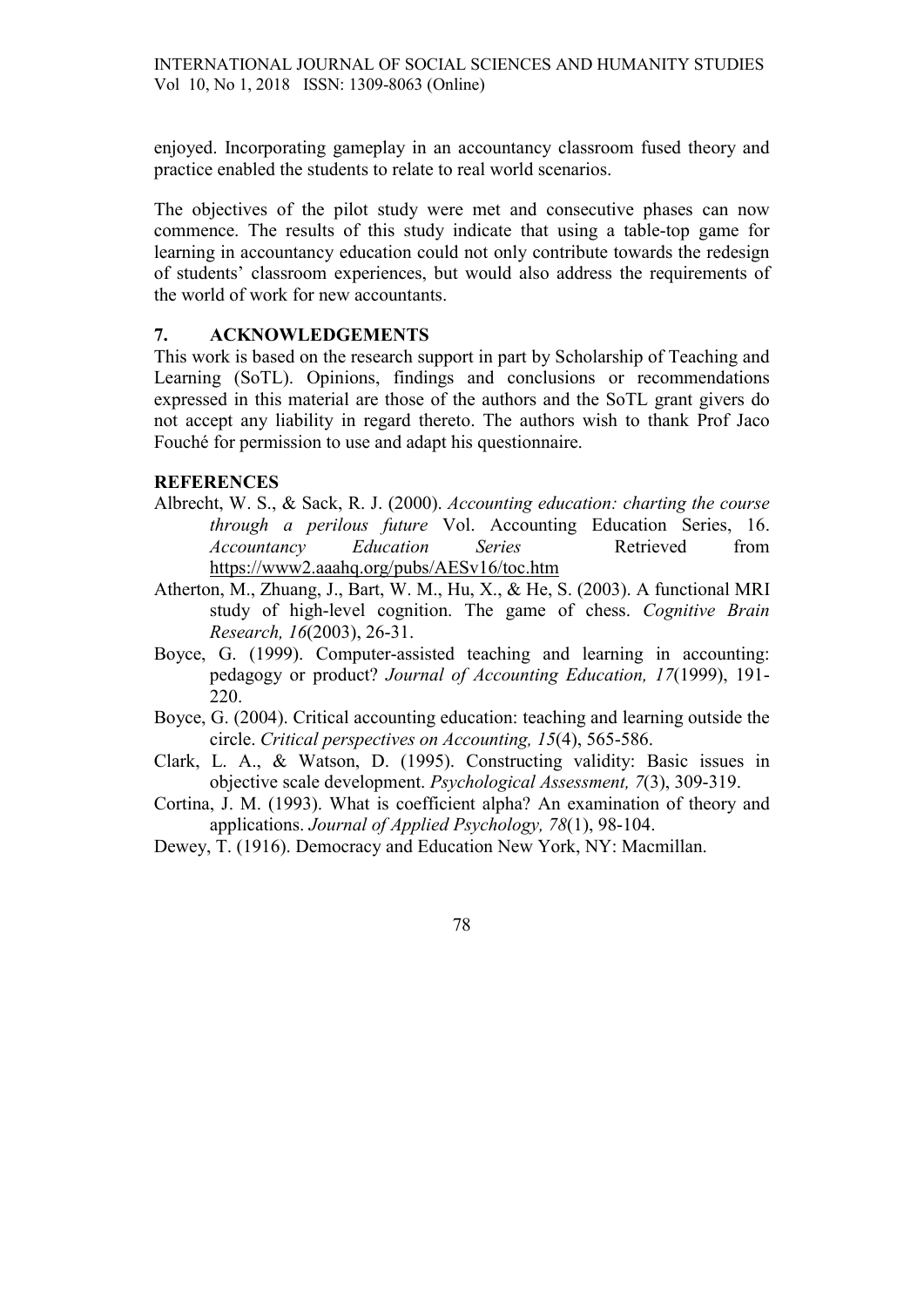- Feinstein, A. H. (2001). An assessment of the effectiveness of simulation as an instructional system in foodservice. Journal of Hospitality & Tourism Research, 25(4), 421-443.
- Fouché, J. P. (2006). Programme development for first year accounting in South African higher education. (PhD ), North-West University.
- Fouché, J. P. (2013). A renewed call for change in accounting education practices. International Journal of Education practice, 5(2), 137-150.
- Fouché, J. P., & Visser, S. S. (2008). An evaluation of the integration of a board game in introductory accounting. South African Journal of Higher Education, 22(3), 588-601.
- Fukuyama, Y., & Morita, Y. (2013). Effects of a card game teaching material on the long-term effects of social dilemmas on co-operational behavior. Paper presented at the International Conference on Japan Game Studies 2013 Knugasa Campus, Ritsumeikan University, Kyoto, Japan http://www.ptjc.ualberta.ca/~/media/ptjc/Documents/GameConference/JG C2013\_Booklet.pdf
- Gee, J. P. (2005). What would a state of the art instructional video game look like. Innovate Journal of Online Education. Retrieved from http://citeseerx.ist.psu.edu/viewdoc/download?doi=10.1.1.374.8429&rep= rep1&type=pdf
- Gerber, B. L., Cavallo, A. M., & Marek, E. A. (2001). Relationships among informal learning environments, teaching procedures and scientific reasoning ability. International Journal of Science Education, 23(5), 535- 549.
- Gliem, J. A., & Gliem, R. R. (2003). Calculating, interpreting, and reporting Cronbach's alpha reliability coefficient for Likert-type scales. Paper presented at the Midwest Research-to-Practice Conference in Adult, Continuing, and Community Education, The Ohio State University, Columbus, OH. http://www.ssnpstudents.com/wp/wpcontent/uploads/2015/02/Gliem-Gliem.pdf
- Herz, J. C. (2002). Gaming the System: What Higher Education Can Learn from Multiplayer Online Worlds. The history and culture of videogames. Retrieved from https://net.educause.edu/ir/library/pdf/FFPIU019.pdf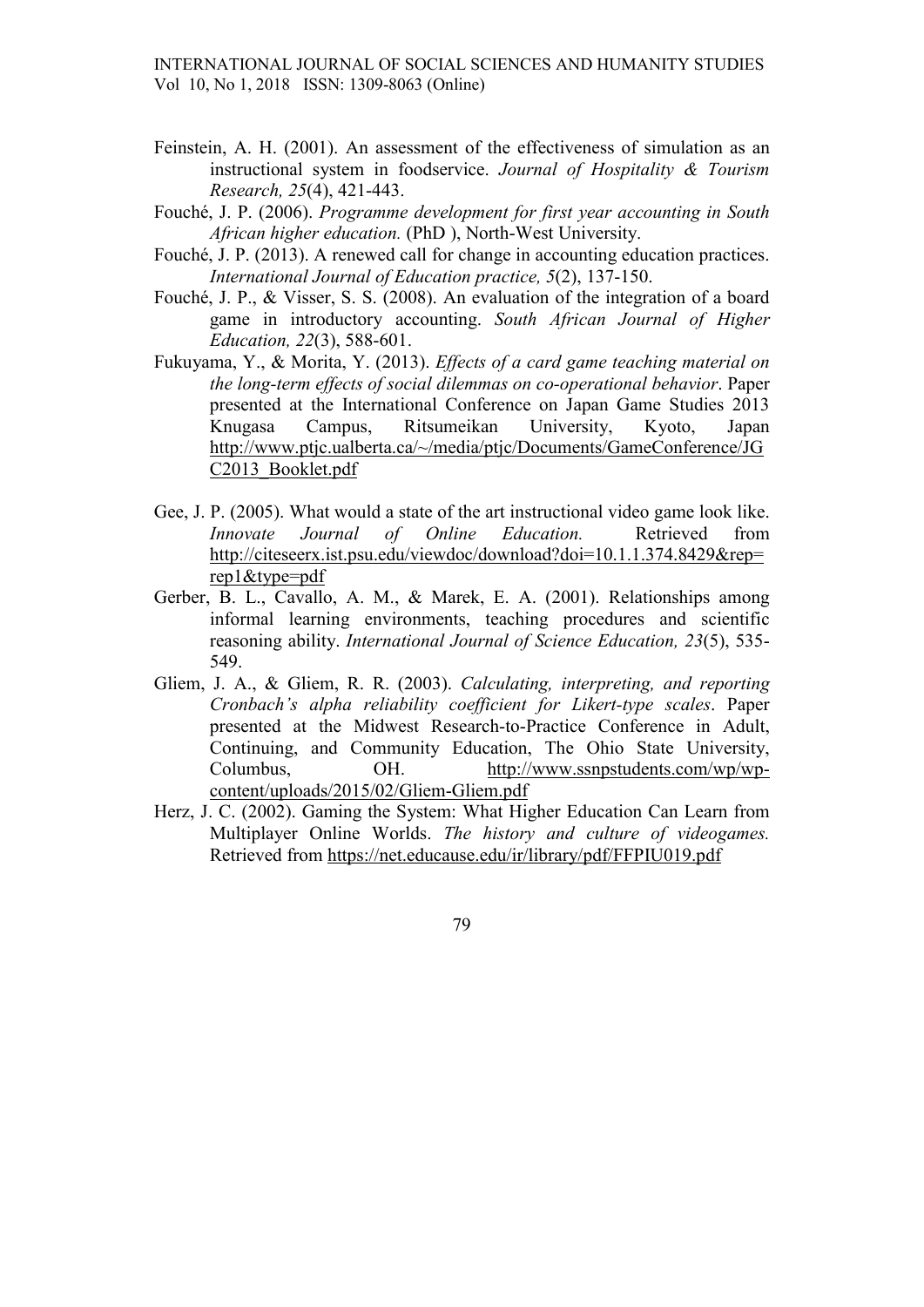- Howieson, B. (2003). Accounting practice in the new millennium: is accounting education ready to meet the challenge? The British Accounting Review, 35(2), 69-103.
- Jannink, M. J. A., Van Der Wilden, G. J., Navis, D. W., Visser, G., Gussinklo, J., & Ijzerman, M. (2008). A low-cost video game applied for training of upper extremity function in children with cerebral palsy: a pilot study. Cyberpsychology & Behavior, 11(1), 27-32. doi:10.1089/cpb.2007.0014
- Johnson, L., Adams Becker, S., Estrada, V., & Freeman, A. (2015). NMC Horizon Report: 2015 Higher Education Edition. Retrieved from http://www.nmc.org/publication/nmc-horizon-report-2015-highereducation-edition/.
- Keys, B., & Biggs, W. D. (1988). A review of learning research in business gaming. (3), 173-184.
- Kirriemuir, J., & McFarlane, A. (2004). Literature review in games and learning.
- Oblinger, D. (2004). The next generation of educational engagement. Journal of interactive media in education, 2004(1).
- Onuebunwa, S. E. (2011). Utilizing innovative instructional strategies: Towards more learner-friendly teaching and learning. Paper presented at the International Conference on Teaching, Learning and Change.
- Pallant, J. (2013). SPSS Survival Manual. Berkshire: McGraw-Hill.
- Prensky, M. (2002). The motivation of gameplay: The real twenty-first century learning revolution. On the Horizon, 10(1), 1-14.
- Richardson, V. (1997). Constructivist Teaching and Teacher Education: Theory and Practice. In V. Richardson (Ed.), Constructivist Teacher Education: Building a World of New Understandings (pp. 1-14). Bristol, PA: RoutledgeFalmer.
- Ruben, B. D. (1999). Simulations, games, and experience-based learning: The quest for a new paradigm for teaching and learning. Simulation & Gaming, 30(4), 498-505.
- SPSS Inc. (2012). SPSS 20.0 for Windows. Retrieved from http://ibm-spssstatistics.soft32.com/
- Squire, K., & Jenkins, H. (2003). Harnessing the power of games in education. Insight, 3(1), 5-33.